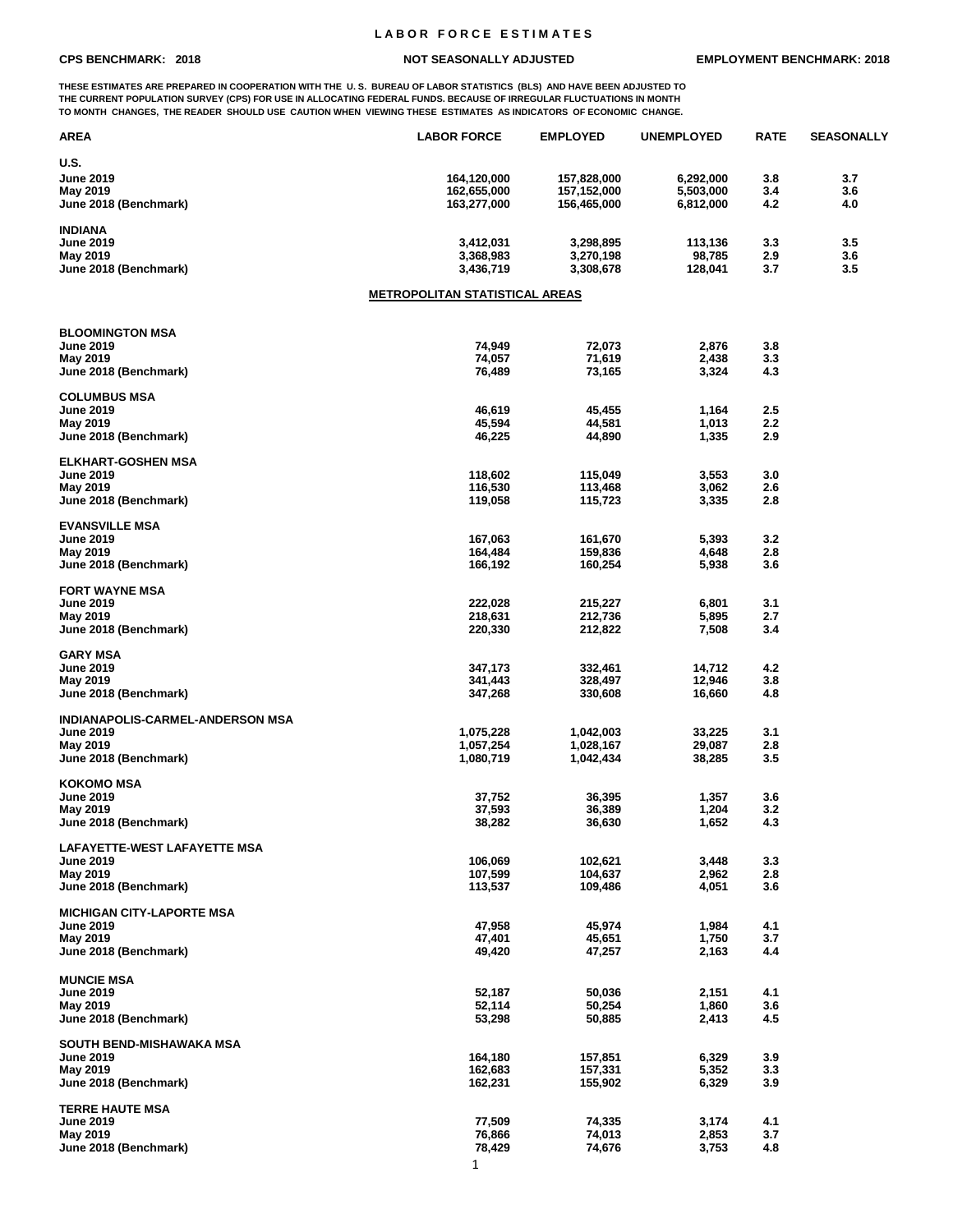| AREA                                                                                                     | <b>LABOR FORCE</b>              | <b>EMPLOYED</b>               | <b>UNEMPLOYED</b>       | <b>RATE</b>                    |
|----------------------------------------------------------------------------------------------------------|---------------------------------|-------------------------------|-------------------------|--------------------------------|
|                                                                                                          | <b>COUNTIES</b>                 |                               |                         |                                |
| ADAMS<br><b>June 2019</b><br>May 2019<br>June 2018 (Benchmark)                                           | 17,809<br>17,665<br>17,804      | 17,336<br>17,264<br>17,290    | 473<br>401<br>514       | 2.7<br>2.3<br>2.9              |
| ALLEN (FORT WAYNE MSA)<br><b>June 2019</b><br>May 2019<br>June 2018 (Benchmark)                          | 189,265<br>186,240<br>187,740   | 183,370<br>181,149<br>181,231 | 5,895<br>5,091<br>6,509 | 3.1<br>2.7<br>3.5              |
| <b>BARTHOLOMEW (COLUMBUS MSA)</b><br><b>June 2019</b><br>May 2019<br>June 2018 (Benchmark)               | 46,619<br>45,594<br>46,225      | 45,455<br>44,581<br>44,890    | 1,164<br>1,013<br>1,335 | 2.5<br>$2.2\phantom{0}$<br>2.9 |
| <b>BENTON (LAFAYETTE-WEST LAFAYETTE MSA)</b><br><b>June 2019</b><br>May 2019<br>June 2018 (Benchmark)    | 4,348<br>4,458<br>4,662         | 4,199<br>4,330<br>4,495       | 149<br>128<br>167       | 3.4<br>2.9<br>3.6              |
| <b>BLACKFORD</b><br><b>June 2019</b><br>May 2019<br>June 2018 (Benchmark)                                | 5,338<br>5,262<br>5,427         | 5,151<br>5,099<br>5,204       | 187<br>163<br>223       | 3.5<br>3.1<br>4.1              |
| <b>BOONE (INDIANAPOLIS-CARMEL-ANDERSON MSA)</b><br>June 2019<br>May 2019<br>June 2018 (Benchmark)        | 36,359<br>35,844<br>36,594      | 35,427<br>35,029<br>35,480    | 932<br>815<br>1,114     | 2.6<br>2.3<br>3.0              |
| <b>BROWN (INDIANAPOLIS-CARMEL-ANDERSON MSA)</b><br><b>June 2019</b><br>May 2019<br>June 2018 (Benchmark) | 7,768<br>7,642<br>7,775         | 7,530<br>7,438<br>7,524       | 238<br>204<br>251       | 3.1<br>2.7<br>3.2              |
| CARROLL (LAFAYETTE-WEST LAFAYETTE MSA)<br><b>June 2019</b><br>May 2019<br>June 2018 (Benchmark)          | 9,702<br>9,911<br>10,395        | 9,404<br>9,645<br>10,036      | 298<br>266<br>359       | 3.1<br>2.7<br>3.5              |
| CASS<br><b>June 2019</b><br>May 2019<br>June 2018 (Benchmark)                                            | 18,391<br>18,209<br>18,879      | 17,795<br>17,664<br>18,171    | 596<br>545<br>708       | 3.2<br>3.0<br>3.8              |
| <b>CLARK (LOUISVILLE MSA)</b><br><b>June 2019</b><br>May 2019<br>June 2018 (Benchmark)                   | 62,692<br>61,778<br>62,915      | 60,602<br>59,931<br>60,594    | 2,090<br>1,847<br>2,321 | 3.3<br>3.0<br>3.7              |
| <b>CLAY (TERRE HAUTE MSA)</b><br><b>June 2019</b><br>May 2019<br>June 2018 (Benchmark)                   | 12,350<br>12,266<br>12,506      | 11,932<br>11,893<br>11,995    | 418<br>373<br>511       | 3.4<br>3.0<br>4.1              |
| <b>CLINTON</b><br><b>June 2019</b><br>May 2019<br>June 2018 (Benchmark)                                  | 17,260<br>17,129<br>17,605      | 16,805<br>16,726<br>17,087    | 455<br>403<br>518       | 2.6<br>2.4<br>2.9              |
| <b>CRAWFORD</b><br><b>June 2019</b><br>May 2019<br>June 2018 (Benchmark)                                 | 4,982<br>4,929<br>5,051         | 4,796<br>4,769<br>4,835       | 186<br>160<br>216       | 3.7<br>3.2<br>4.3              |
| <b>DAVIESS</b><br><b>June 2019</b><br>May 2019<br>June 2018 (Benchmark)                                  | 17,040<br>16,962<br>16,981      | 16,580<br>16,567<br>16,465    | 460<br>395<br>516       | 2.7<br>2.3<br>3.0              |
| <b>DEARBORN (CINCINNATI MSA)</b><br><b>June 2019</b><br>May 2019<br>June 2018 (Benchmark)                | 26,773<br>26,351<br>26,666      | 25,861<br>25,530<br>25,621    | 912<br>821<br>1,045     | 3.4<br>3.1<br>3.9              |
| <b>DECATUR</b><br><b>June 2019</b><br>May 2019<br>June 2018 (Benchmark)                                  | 15,535<br>15,376<br>15,226      | 15,097<br>14,988<br>14,746    | 438<br>388<br>480       | 2.8<br>2.5<br>3.2              |
| <b>DEKALB</b><br><b>June 2019</b><br>May 2019<br>June 2018 (Benchmark)                                   | 22,953<br>22,603<br>23,009<br>2 | 22,311<br>22,048<br>22,291    | 642<br>555<br>718       | 2.8<br>2.5<br>3.1              |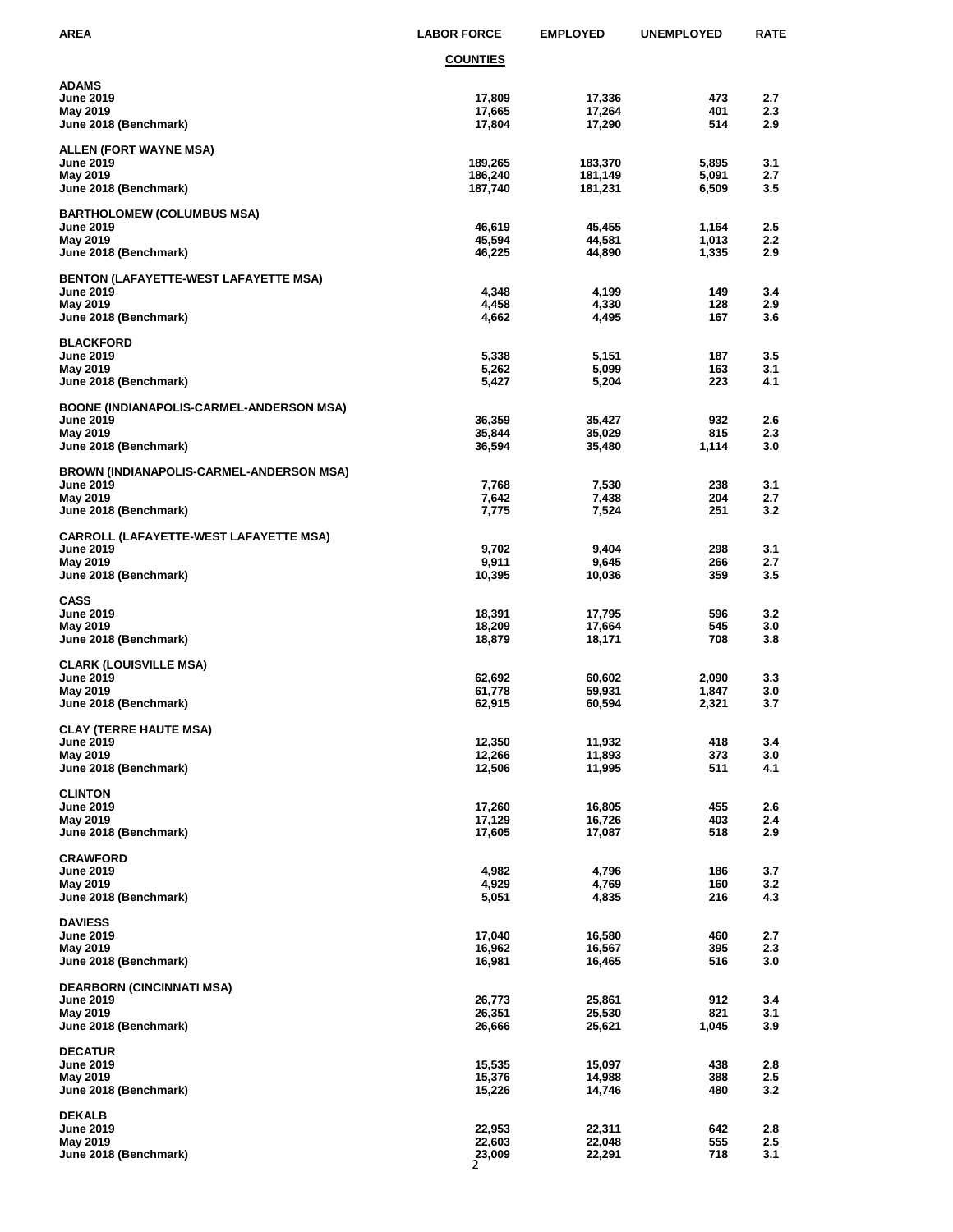| AREA                                                | <b>LABOR FORCE</b> | <b>EMPLOYED</b> | <b>UNEMPLOYED</b> | <b>RATE</b> |
|-----------------------------------------------------|--------------------|-----------------|-------------------|-------------|
| <b>DELAWARE (MUNCIE MSA)</b>                        |                    |                 |                   |             |
| <b>June 2019</b>                                    | 52,187             | 50,036          | 2,151             | 4.1         |
| May 2019                                            | 52,114             | 50,254          | 1,860             | 3.6         |
| June 2018 (Benchmark)                               | 53,298             | 50,885          | 2,413             | 4.5         |
| <b>DUBOIS</b>                                       |                    |                 |                   |             |
| <b>June 2019</b>                                    | 23,741             | 23,137          | 604               | 2.5         |
| May 2019                                            | 23,417             | 22,917          | 500               | 2.1         |
| June 2018 (Benchmark)                               | 24,112             | 23,446          | 666               | 2.8         |
| ELKHART (ELKHART-GOSHEN MSA)                        |                    |                 |                   |             |
| June 2019                                           | 118,602            | 115,049         | 3,553             | 3.0         |
| May 2019                                            | 116,530            | 113,468         | 3,062             | 2.6         |
| June 2018 (Benchmark)                               | 119,058            | 115,723         | 3,335             | 2.8         |
| <b>FAYETTE</b>                                      |                    |                 |                   |             |
| June 2019                                           | 9,053              | 8,623           | 430               | 4.7         |
| May 2019                                            | 9,002              | 8,653           | 349               | 3.9         |
| June 2018 (Benchmark)                               | 9,278              | 8,808           | 470               | 5.1         |
| <b>FLOYD (LOUISVILLE MSA)</b>                       |                    |                 |                   |             |
| <b>June 2019</b>                                    | 42,084             | 40,757          | 1,327             | 3.2         |
| May 2019                                            | 41,497             | 40,321          | 1,176             | 2.8         |
| June 2018 (Benchmark)                               | 42,272             | 40,765          | 1,507             | 3.6         |
| <b>FOUNTAIN</b>                                     |                    |                 |                   |             |
| <b>June 2019</b>                                    | 8,051              | 7,777           | 274               | 3.4         |
| May 2019                                            | 8,110              | 7,859           | 251               | 3.1         |
| June 2018 (Benchmark)                               | 8,321              | 7,992           | 329               | 4.0         |
|                                                     |                    |                 |                   |             |
| <b>FRANKLIN</b><br><b>June 2019</b>                 | 11,597             | 11,207          | 390               | 3.4         |
| May 2019                                            | 11,590             | 11,254          | 336               | 2.9         |
| June 2018 (Benchmark)                               | 11,698             | 11,265          | 433               | 3.7         |
|                                                     |                    |                 |                   |             |
| <b>FULTON</b><br><b>June 2019</b>                   | 10,215             | 9,917           | 298               | 2.9         |
| May 2019                                            | 10,118             | 9,852           | 266               | 2.6         |
| June 2018 (Benchmark)                               | 10,377             | 10,015          | 362               | 3.5         |
|                                                     |                    |                 |                   |             |
| <b>GIBSON</b><br><b>June 2019</b>                   | 19,780             | 19,278          | 502               | 2.5         |
| May 2019                                            | 19,593             | 19,153          | 440               | 2.2         |
| June 2018 (Benchmark)                               | 19,807             | 19,210          | 597               | 3.0         |
| <b>GRANT</b>                                        |                    |                 |                   |             |
| <b>June 2019</b>                                    | 31,589             | 30,411          | 1,178             | 3.7         |
| May 2019                                            | 32,405             | 31,373          | 1,032             | 3.2         |
| June 2018 (Benchmark)                               | 32,206             | 30,825          | 1,381             | 4.3         |
| <b>GREENE</b>                                       |                    |                 |                   |             |
| June 2019                                           | 13,518             | 12,969          | 549               | 4.1         |
| May 2019                                            | 13,481             | 12,992          | 489               | 3.6         |
| June 2018 (Benchmark)                               | 13,734             | 13,088          | 646               | 4.7         |
| HAMILTON (INDIANAPOLIS-CARMEL-ANDERSON MSA)         |                    |                 |                   |             |
| <b>June 2019</b>                                    | 183,523            | 178,695         | 4,828             | 2.6         |
| May 2019                                            | 180,528            | 176,307         | 4,221             | 2.3         |
| June 2018 (Benchmark)                               | 184,343            | 178,768         | 5,575             | 3.0         |
| HANCOCK (INDIANAPOLIS-CARMEL-ANDERSON MSA)          |                    |                 |                   |             |
| <b>June 2019</b>                                    | 40,294             | 39,105          | 1,189             | 3.0         |
| May 2019                                            | 39,669             | 38,632          | 1,037             | 2.6         |
| June 2018 (Benchmark)                               | 40,525             | 39,153          | 1,372             | 3.4         |
| <b>HARRISON (LOUISVILLE MSA)</b>                    |                    |                 |                   |             |
| <b>June 2019</b>                                    | 20,470             | 19,831          | 639               | 3.1         |
| May 2019                                            | 20,201             | 19,631          | 570               | 2.8         |
| June 2018 (Benchmark)                               | 20,593             | 19,839          | 754               | 3.7         |
| <b>HENDRICKS (INDIANAPOLIS-CARMEL-ANDERSON MSA)</b> |                    |                 |                   |             |
| <b>June 2019</b>                                    | 89,730             | 87,234          | 2,496             | 2.8         |
| May 2019                                            | 88,226             | 86,051          | 2,175             | 2.5         |
| June 2018 (Benchmark)                               | 90,134             | 87,278          | 2,856             | 3.2         |
| <b>HENRY</b>                                        |                    |                 |                   |             |
| <b>June 2019</b>                                    | 22,595             | 21,867          | 728               | 3.2         |
| May 2019                                            | 22,300             | 21,644          | 656               | 2.9         |
| June 2018 (Benchmark)                               | 23,027             | 22,145          | 882               | 3.8         |
| <b>HOWARD (KOKOMO MSA)</b>                          |                    |                 |                   |             |
| <b>June 2019</b>                                    | 37,752             | 36,395          | 1,357             | 3.6         |
| May 2019                                            | 37,593             | 36,389          | 1,204             | 3.2         |
| June 2018 (Benchmark)                               | 38,282             | 36,630          | 1,652             | 4.3         |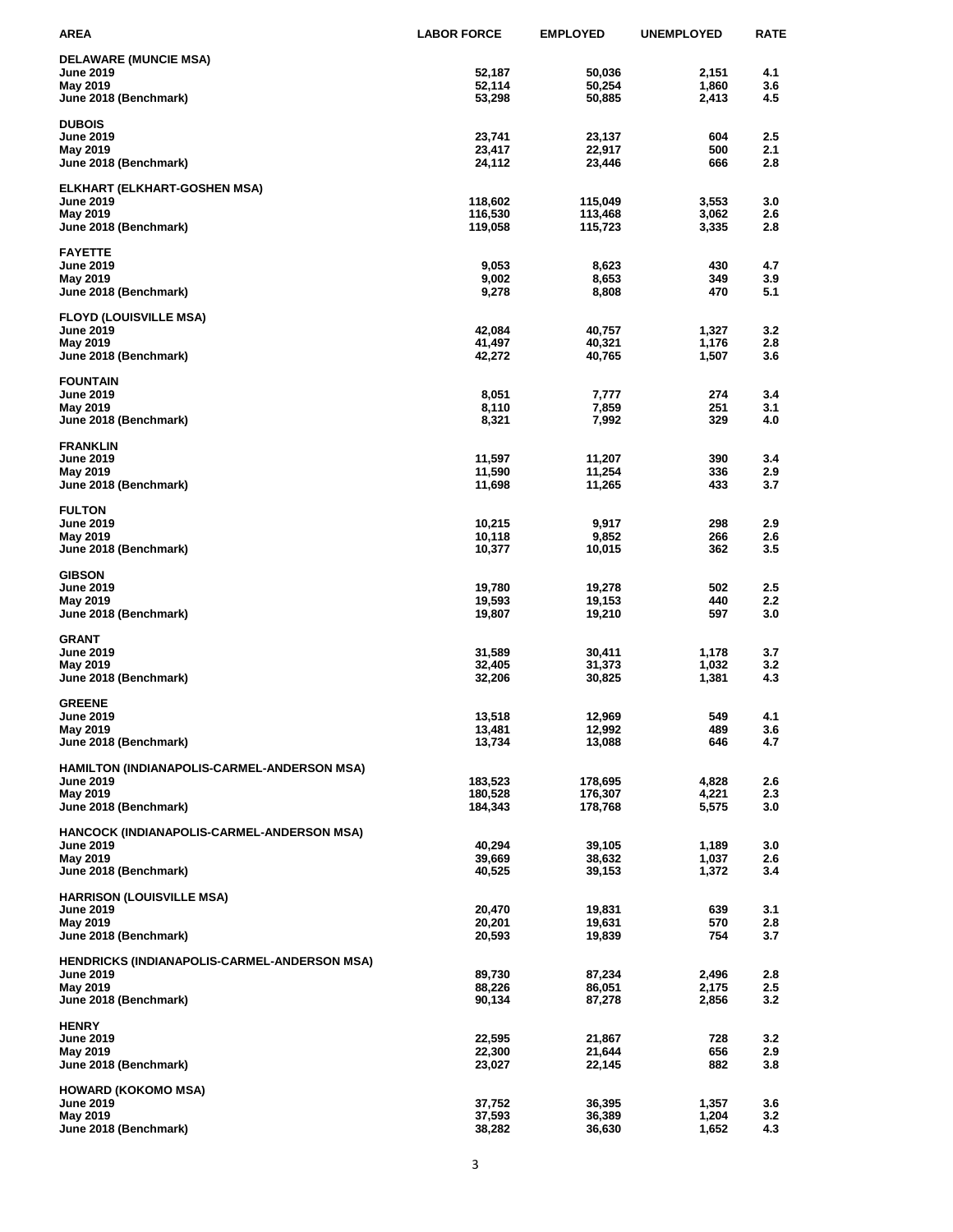| AREA                                              | <b>LABOR FORCE</b> | <b>EMPLOYED</b>  | <b>UNEMPLOYED</b> | <b>RATE</b> |
|---------------------------------------------------|--------------------|------------------|-------------------|-------------|
| <b>HUNTINGTON</b>                                 |                    |                  |                   |             |
| <b>June 2019</b>                                  | 18,514             | 17,927           | 587               | 3.2         |
| May 2019                                          | 18,451             | 17,923           | 528               | 2.9         |
| June 2018 (Benchmark)                             | 18,556             | 17,843           | 713               | 3.8         |
| <b>JACKSON</b>                                    |                    |                  |                   |             |
| June 2019                                         | 23,318             | 22,662           | 656               | 2.8         |
| May 2019                                          | 22,911             | 22,350           | 561               | 2.4         |
| June 2018 (Benchmark)                             | 23,450             | 22,715           | 735               | 3.1         |
| <b>JASPER (GARY MSA)</b>                          |                    |                  |                   |             |
| <b>June 2019</b>                                  | 16,663             | 16,104           | 559               | 3.4         |
| May 2019                                          | 16,507             | 16,018           | 489               | 3.0         |
| June 2018 (Benchmark)                             | 16,775             | 16,107           | 668               | 4.0         |
|                                                   |                    |                  |                   |             |
| JAY<br><b>June 2019</b>                           | 9,599              | 9,320            | 279               | 2.9         |
| May 2019                                          | 9,664              | 9,406            | 258               | 2.7         |
| June 2018 (Benchmark)                             | 9,932              | 9,570            | 362               | 3.6         |
|                                                   |                    |                  |                   |             |
| <b>JEFFERSON</b><br><b>June 2019</b>              | 15,260             | 14,736           | 524               | 3.4         |
| May 2019                                          | 15,185             | 14,728           | 457               | 3.0         |
| June 2018 (Benchmark)                             | 15,374             | 14,782           | 592               | 3.9         |
|                                                   |                    |                  |                   |             |
| <b>JENNINGS</b>                                   |                    |                  | 432               | 3.1         |
| <b>June 2019</b><br>May 2019                      | 13,784<br>13,579   | 13,352<br>13,193 | 386               | 2.8         |
| June 2018 (Benchmark)                             | 13,948             | 13,435           | 513               | 3.7         |
|                                                   |                    |                  |                   |             |
| JOHNSON (INDIANAPOLIS-CARMEL-ANDERSON MSA)        |                    |                  |                   |             |
| <b>June 2019</b><br>May 2019                      | 83,197<br>81,892   | 80,907<br>79,887 | 2,290<br>2,005    | 2.8<br>2.4  |
| June 2018 (Benchmark)                             | 83,594             | 80,993           | 2,601             | 3.1         |
|                                                   |                    |                  |                   |             |
| KNOX                                              |                    |                  |                   |             |
| June 2019                                         | 19,010             | 18,394           | 616<br>522        | 3.2<br>2.8  |
| May 2019<br>June 2018 (Benchmark)                 | 18,784<br>19,401   | 18,262<br>18,698 | 703               | 3.6         |
|                                                   |                    |                  |                   |             |
| <b>KOSCIUSKO</b>                                  |                    |                  |                   |             |
| June 2019                                         | 44,097             | 42,856           | 1,241             | 2.8         |
| May 2019<br>June 2018 (Benchmark)                 | 43,637<br>43,591   | 42,588<br>42,296 | 1,049<br>1,295    | 2.4<br>3.0  |
|                                                   |                    |                  |                   |             |
| <b>LAGRANGE</b>                                   |                    |                  |                   |             |
| <b>June 2019</b>                                  | 21,248             | 20,678           | 570               | 2.7         |
| May 2019<br>June 2018 (Benchmark)                 | 21,005<br>21,393   | 20,504<br>20,811 | 501<br>582        | 2.4<br>2.7  |
|                                                   |                    |                  |                   |             |
| LAKE (GARY MSA)                                   |                    |                  |                   |             |
| June 2019                                         | 235,308            | 224,600          | 10,708            | 4.6         |
| May 2019                                          | 231,257            | 221,790          | 9,467             | 4.1         |
| June 2018 (Benchmark)                             | 235,325            | 223,244          | 12,081            | 5.1         |
| LA PORTE (MICHIGAN CITY-LAPORTE MSA)              |                    |                  |                   |             |
| <b>June 2019</b>                                  | 47,958             | 45,974           | 1,984             | 4.1         |
| May 2019                                          | 47,401             | 45,651           | 1,750             | 3.7         |
| June 2018 (Benchmark)                             | 49,420             | 47,257           | 2,163             | 4.4         |
| <b>LAWRENCE</b>                                   |                    |                  |                   |             |
| <b>June 2019</b>                                  | 21,331             | 20,558           | 773               | 3.6         |
| May 2019                                          | 21,033             | 20,351           | 682               | 3.2         |
| June 2018 (Benchmark)                             | 21,291             | 20,408           | 883               | 4.1         |
| <b>MADISON (INDIANAPOLIS-CARMEL-ANDERSON MSA)</b> |                    |                  |                   |             |
| <b>June 2019</b>                                  | 60,087             | 57,917           | 2,170             | 3.6         |
| May 2019                                          | 59,130             | 57,220           | 1,910             | 3.2         |
| June 2018 (Benchmark)                             | 60,490             | 57,997           | 2,493             | 4.1         |
| <b>MARION (INDIANAPOLIS-CARMEL-ANDERSON MSA)</b>  |                    |                  |                   |             |
| <b>June 2019</b>                                  | 496,892            | 480,268          | 16,624            | 3.3         |
| May 2019                                          | 488,138            | 473,555          | 14,583            | 3.0         |
| June 2018 (Benchmark)                             | 499,428            | 480,221          | 19,207            | 3.8         |
|                                                   |                    |                  |                   |             |
| <b>MARSHALL</b><br><b>June 2019</b>               | 23,673             | 22,955           | 718               | 3.0         |
| May 2019                                          | 23,085             | 22,442           | 643               | 2.8         |
| June 2018 (Benchmark)                             | 24,412             | 23,569           | 843               | 3.5         |
|                                                   |                    |                  |                   |             |
| <b>MARTIN</b><br><b>June 2019</b>                 | 5,353              | 5,202            | 151               | 2.8         |
| May 2019                                          | 5,279              | 5,146            | 133               | 2.5         |
| June 2018 (Benchmark)                             | 5,415              | 5,248            | 167               | 3.1         |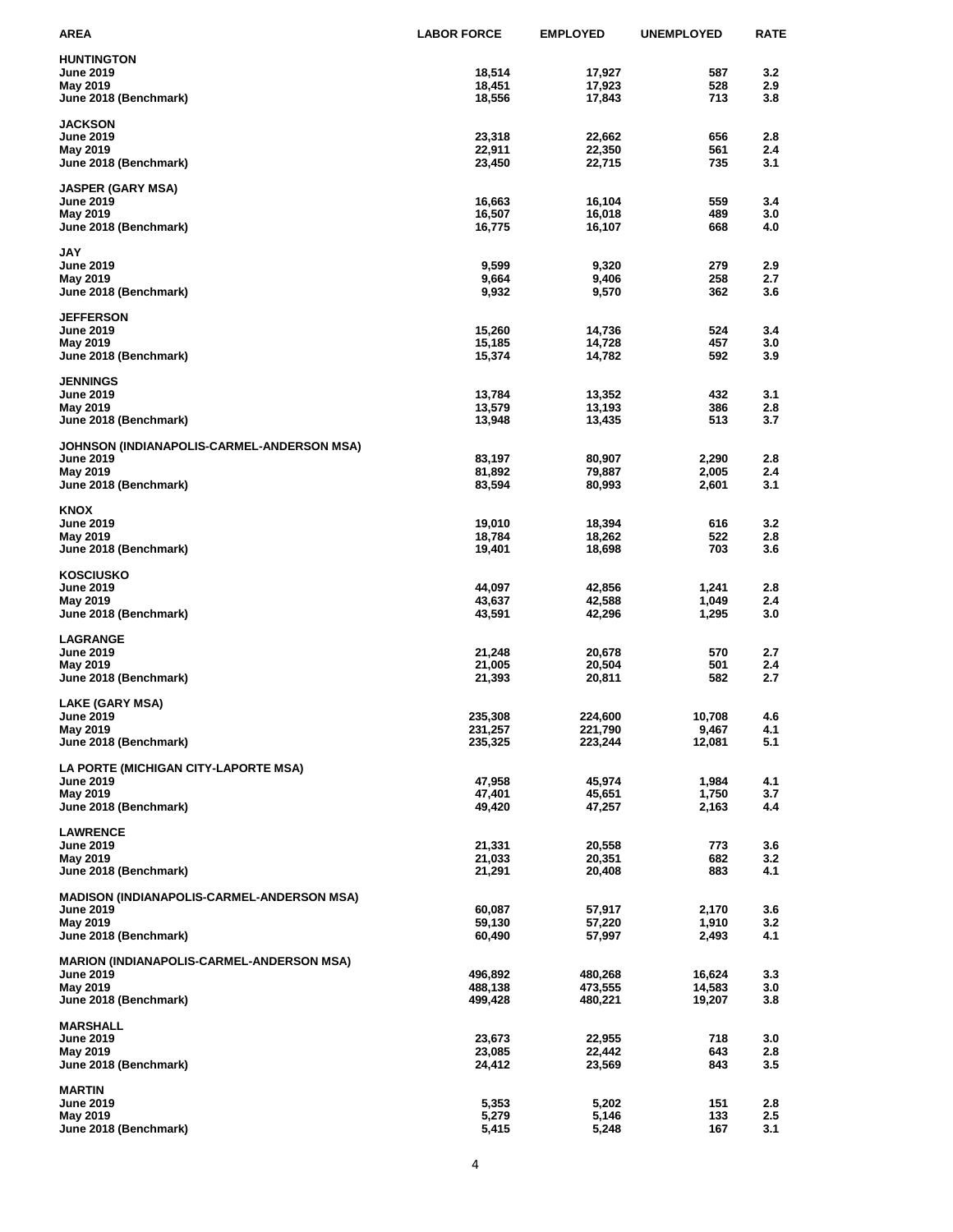| AREA                                                   | <b>LABOR FORCE</b> | <b>EMPLOYED</b>  | <b>UNEMPLOYED</b> | <b>RATE</b> |
|--------------------------------------------------------|--------------------|------------------|-------------------|-------------|
| MIAMI                                                  |                    |                  |                   |             |
| <b>June 2019</b>                                       | 15,942             | 15,345           | 597               | 3.7         |
| May 2019                                               | 15,846             | 15,342           | 504               | 3.2         |
| June 2018 (Benchmark)                                  | 16,294             | 15,591           | 703               | 4.3         |
| <b>MONROE (BLOOMINGTON MSA)</b>                        |                    |                  |                   |             |
| June 2019                                              | 66,086             | 63,585           | 2,501             | 3.8         |
| May 2019                                               | 65,270             | 63,157           | 2,113             | 3.2         |
| June 2018 (Benchmark)                                  | 67,426             | 64,535           | 2,891             | 4.3         |
| <b>MONTGOMERY</b>                                      |                    |                  |                   |             |
| June 2019                                              | 19,132             | 18,526           | 606               | 3.2         |
| May 2019                                               | 19,068             | 18,550           | 518<br>646        | 2.7<br>3.3  |
| June 2018 (Benchmark)                                  | 19,342             | 18,696           |                   |             |
| <b>MORGAN (INDIANAPOLIS-CARMEL-ANDERSON MSA)</b>       |                    |                  |                   |             |
| June 2019                                              | 36,809             | 35,663           | 1,146             | 3.1         |
| May 2019<br>June 2018 (Benchmark)                      | 36,241<br>37,034   | 35,226<br>35,687 | 1,015<br>1,347    | 2.8<br>3.6  |
|                                                        |                    |                  |                   |             |
| <b>NEWTON (GARY MSA)</b>                               |                    |                  |                   |             |
| June 2019<br>May 2019                                  | 7,182<br>7,112     | 6,916<br>6,888   | 266<br>224        | 3.7<br>3.1  |
| June 2018 (Benchmark)                                  | 7,229              | 6,919            | 310               | 4.3         |
|                                                        |                    |                  |                   |             |
| <b>NOBLE</b>                                           |                    |                  |                   |             |
| <b>June 2019</b><br>May 2019                           | 24,183<br>23,904   | 23,454<br>23,273 | 729<br>631        | 3.0<br>2.6  |
| June 2018 (Benchmark)                                  | 24,364             | 23,595           | 769               | 3.2         |
|                                                        |                    |                  |                   |             |
| OHIO (CINCINNATI MSA)                                  |                    |                  |                   |             |
| <b>June 2019</b><br>May 2019                           | 3,284<br>3,223     | 3,174<br>3,128   | 110<br>95         | 3.3<br>2.9  |
| June 2018 (Benchmark)                                  | 3,266              | 3,140            | 126               | 3.9         |
|                                                        |                    |                  |                   |             |
| <b>ORANGE</b><br><b>June 2019</b>                      | 8,392              | 8,074            | 318               | 3.8         |
| May 2019                                               | 8,340              | 8,068            | 272               | 3.3         |
| June 2018 (Benchmark)                                  | 8,674              | 8,318            | 356               | 4.1         |
|                                                        |                    |                  |                   |             |
| <b>OWEN (BLOOMINGTON MSA)</b><br>June 2019             | 8,863              | 8,488            | 375               | 4.2         |
| May 2019                                               | 8,787              | 8,462            | 325               | 3.7         |
| June 2018 (Benchmark)                                  | 9,063              | 8,630            | 433               | 4.8         |
| <b>PARKE</b>                                           |                    |                  |                   |             |
| June 2019                                              | 7,271              | 6,998            | 273               | 3.8         |
| May 2019                                               | 7,177              | 6,938            | 239               | 3.3         |
| June 2018 (Benchmark)                                  | 7,454              | 7,135            | 319               | 4.3         |
| <b>PERRY</b>                                           |                    |                  |                   |             |
| June 2019                                              | 9,408              | 9,097            | 311               | 3.3         |
| May 2019                                               | 9,229              | 8,966            | 263               | 2.8         |
| June 2018 (Benchmark)                                  | 9,545              | 9,171            | 374               | 3.9         |
| <b>PIKE</b>                                            |                    |                  |                   |             |
| <b>June 2019</b>                                       | 6,174              | 5,946            | 228               | 3.7         |
| May 2019                                               | 6,107              | 5,925            | 182               | 3.0         |
| June 2018 (Benchmark)                                  | 6,265              | 6,031            | 234               | 3.7         |
| <b>PORTER (GARY MSA)</b>                               |                    |                  |                   |             |
| <b>June 2019</b>                                       | 88,020             | 84,841           | 3,179             | 3.6         |
| May 2019<br>June 2018 (Benchmark)                      | 86,567<br>87,939   | 83,801<br>84,338 | 2,766<br>3,601    | 3.2<br>4.1  |
|                                                        |                    |                  |                   |             |
| <b>POSEY (EVANSVILLE MSA)</b>                          |                    |                  |                   |             |
| <b>June 2019</b><br>May 2019                           | 13,948<br>13,780   | 13,567<br>13,446 | 381<br>334        | 2.7<br>2.4  |
| June 2018 (Benchmark)                                  | 13,924             | 13,491           | 433               | 3.1         |
|                                                        |                    |                  |                   |             |
| <b>PULASKI</b>                                         |                    |                  |                   |             |
| <b>June 2019</b><br>May 2019                           | 6,694<br>6,623     | 6,495<br>6,444   | 199<br>179        | 3.0<br>2.7  |
| June 2018 (Benchmark)                                  | 6,787              | 6,554            | 233               | 3.4         |
|                                                        |                    |                  |                   |             |
| PUTNAM (INDIANAPOLIS-CARMEL-ANDERSON MSA)<br>June 2019 | 17,095             | 16,469           | 626               | 3.7         |
| May 2019                                               | 16,821             | 16,297           | 524               | 3.1         |
| June 2018 (Benchmark)                                  | 17,180             | 16,507           | 673               | 3.9         |
| <b>RANDOLPH</b>                                        |                    |                  |                   |             |
| <b>June 2019</b>                                       | 11,421             | 11,008           | 413               | 3.6         |
| May 2019                                               | 11,497             | 11,134           | 363               | 3.2         |
| June 2018 (Benchmark)                                  | 11,970             | 11,501           | 469               | 3.9         |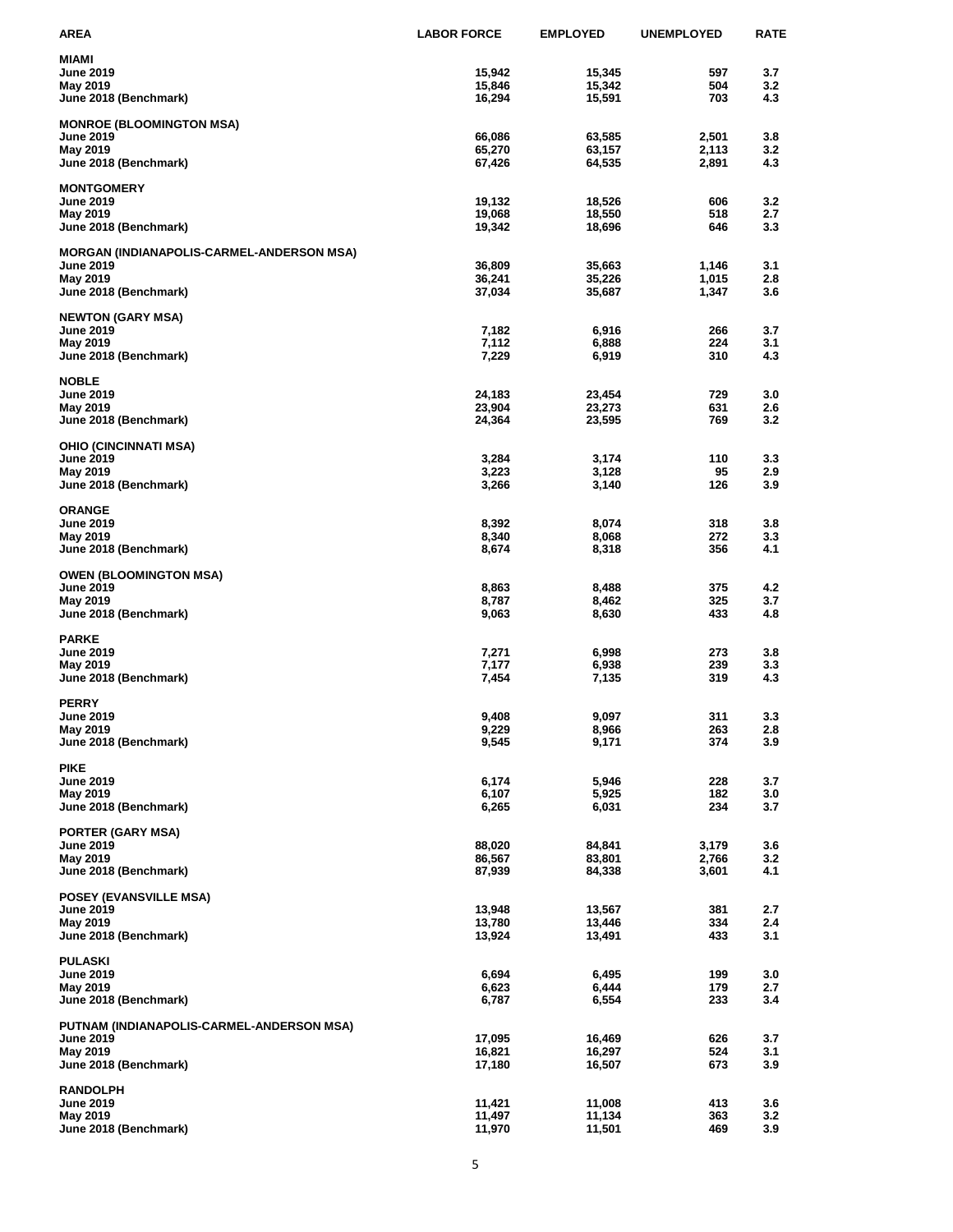| <b>AREA</b>                               | <b>LABOR FORCE</b> | <b>EMPLOYED</b> | <b>UNEMPLOYED</b> | <b>RATE</b> |
|-------------------------------------------|--------------------|-----------------|-------------------|-------------|
| <b>RIPLEY</b>                             |                    |                 |                   |             |
| <b>June 2019</b>                          | 14,324             | 13,862          | 462               | 3.2         |
| May 2019                                  | 14,230             | 13,829          | 401               | 2.8         |
| June 2018 (Benchmark)                     | 14,338             | 13,782          | 556               | 3.9         |
| <b>RUSH</b>                               |                    |                 |                   |             |
| June 2019                                 | 9,077              | 8,839           | 238               | 2.6         |
| May 2019                                  | 9,136              | 8,920           | 216               | 2.4         |
| June 2018 (Benchmark)                     | 9,178              | 8,900           | 278               | 3.0         |
| SAINT JOSEPH (SOUTH BEND-MISHAWAKA MSA)   |                    |                 |                   |             |
| June 2019                                 | 138,989            | 133,920         | 5,069             | 3.6         |
| May 2019                                  | 137,617            | 133,266         | 4,351             | 3.2         |
| June 2018 (Benchmark)                     | 137,854            | 132,562         | 5,292             | 3.8         |
| <b>SCOTT (LOUISVILLE MSA)</b>             |                    |                 |                   |             |
| June 2019                                 | 10,785             | 10,383          | 402               | 3.7         |
| May 2019                                  | 10,629             | 10,274          | 355               | 3.3         |
| June 2018 (Benchmark)                     | 10,838             | 10,388          | 450               | 4.2         |
| SHELBY (INDIANAPOLIS-CARMEL-ANDERSON MSA) |                    |                 |                   |             |
| <b>June 2019</b>                          | 23,474             | 22,788          | 686               | 2.9         |
| May 2019                                  | 23,123             | 22,525          | 598               | 2.6         |
| June 2018 (Benchmark)                     | 23,622             | 22,826          | 796               | 3.4         |
| <b>SPENCER</b>                            |                    |                 |                   |             |
| <b>June 2019</b>                          | 11,822             | 11,471          | 351               | 3.0         |
| May 2019                                  | 11,505             | 11,207          | 298               | 2.6         |
| June 2018 (Benchmark)                     | 11,947             | 11,536          | 411               | 3.4         |
| <b>STARKE</b>                             |                    |                 |                   |             |
| June 2019                                 | 10,575             | 10,173          | 402               | 3.8         |
| May 2019                                  | 10,417             | 10,051          | 366               | 3.5         |
| June 2018 (Benchmark)                     | 10,788             | 10,319          | 469               | 4.3         |
| <b>STEUBEN</b>                            |                    |                 |                   |             |
| <b>June 2019</b>                          | 20,822             | 20,263          | 559               | 2.7         |
| May 2019                                  | 20,218             | 19,736          | 482               | 2.4         |
| June 2018 (Benchmark)                     | 20,920             | 20,325          | 595               | 2.8         |
| <b>SULLIVAN (TERRE HAUTE MSA)</b>         |                    |                 |                   |             |
| <b>June 2019</b>                          | 8,618              | 8,263           | 355               | 4.1         |
| May 2019                                  | 8,593              | 8,263           | 330               | 3.8         |
| June 2018 (Benchmark)                     | 8,783              | 8,333           | 450               | 5.1         |
| <b>SWITZERLAND</b>                        |                    |                 |                   |             |
| <b>June 2019</b>                          | 5,116              | 4,949           | 167               | 3.3         |
| May 2019                                  | 5,014              | 4,869           | 145               | 2.9         |
| June 2018 (Benchmark)                     | 5,215              | 4,992           | 223               | 4.3         |
| TIPPECANOE (LAFAYETTE-WEST LAFAYETTE MSA) |                    |                 |                   |             |
| <b>June 2019</b>                          | 92,019             | 89,018          | 3,001             | 3.3         |
| May 2019                                  | 93,230             | 90,662          | 2,568             | 2.8         |
| June 2018 (Benchmark)                     | 98,480             | 94,955          | 3,525             | 3.6         |
| <b>TIPTON</b>                             |                    |                 |                   |             |
| <b>June 2019</b>                          | 9,264              | 9,013           | 251               | 2.7         |
| May 2019                                  | 9,312              | 9,090           | 222               | 2.4         |
| June 2018 (Benchmark)                     | 9,480              | 9,187           | 293               | 3.1         |
| <b>UNION (CINCINNATI MSA)</b>             |                    |                 |                   |             |
| June 2019                                 | 3,774              | 3,647           | 127               | 3.4         |
| May 2019                                  | 3,719              | 3,616           | 103               | 2.8         |
| June 2018 (Benchmark)                     | 3,758              | 3,628           | 130               | 3.5         |
| <b>VANDERBURGH (EVANSVILLE MSA)</b>       |                    |                 |                   |             |
| <b>June 2019</b>                          | 96,837             | 93,806          | 3,031             | 3.1         |
| May 2019                                  | 95,176             | 92,535          | 2,641             | 2.8         |
| June 2018 (Benchmark)                     | 96,364             | 92,937          | 3,427             | 3.6         |
| <b>VERMILLION (TERRE HAUTE MSA)</b>       |                    |                 |                   |             |
| <b>June 2019</b>                          | 7,160              | 6,820           | 340               | 4.7         |
| May 2019                                  | 7,137              | 6,813           | 324               | 4.5         |
| June 2018 (Benchmark)                     | 7,283              | 6,868           | 415               | 5.7         |
| <b>VIGO (TERRE HAUTE MSA)</b>             |                    |                 |                   |             |
| <b>June 2019</b>                          | 49,381             | 47,320          | 2,061             | 4.2         |
| May 2019                                  | 48,870             | 47,044          | 1,826             | 3.7         |
| June 2018 (Benchmark)                     | 49,857             | 47,480          | 2,377             | 4.8         |
| WABASH                                    |                    |                 |                   |             |
| <b>June 2019</b>                          | 14,811             | 14,329          | 482               | 3.3         |
| May 2019                                  | 15,084             | 14,666          | 418               | 2.8         |
| June 2018 (Benchmark)                     | 15,148             | 14,561          | 587               | 3.9         |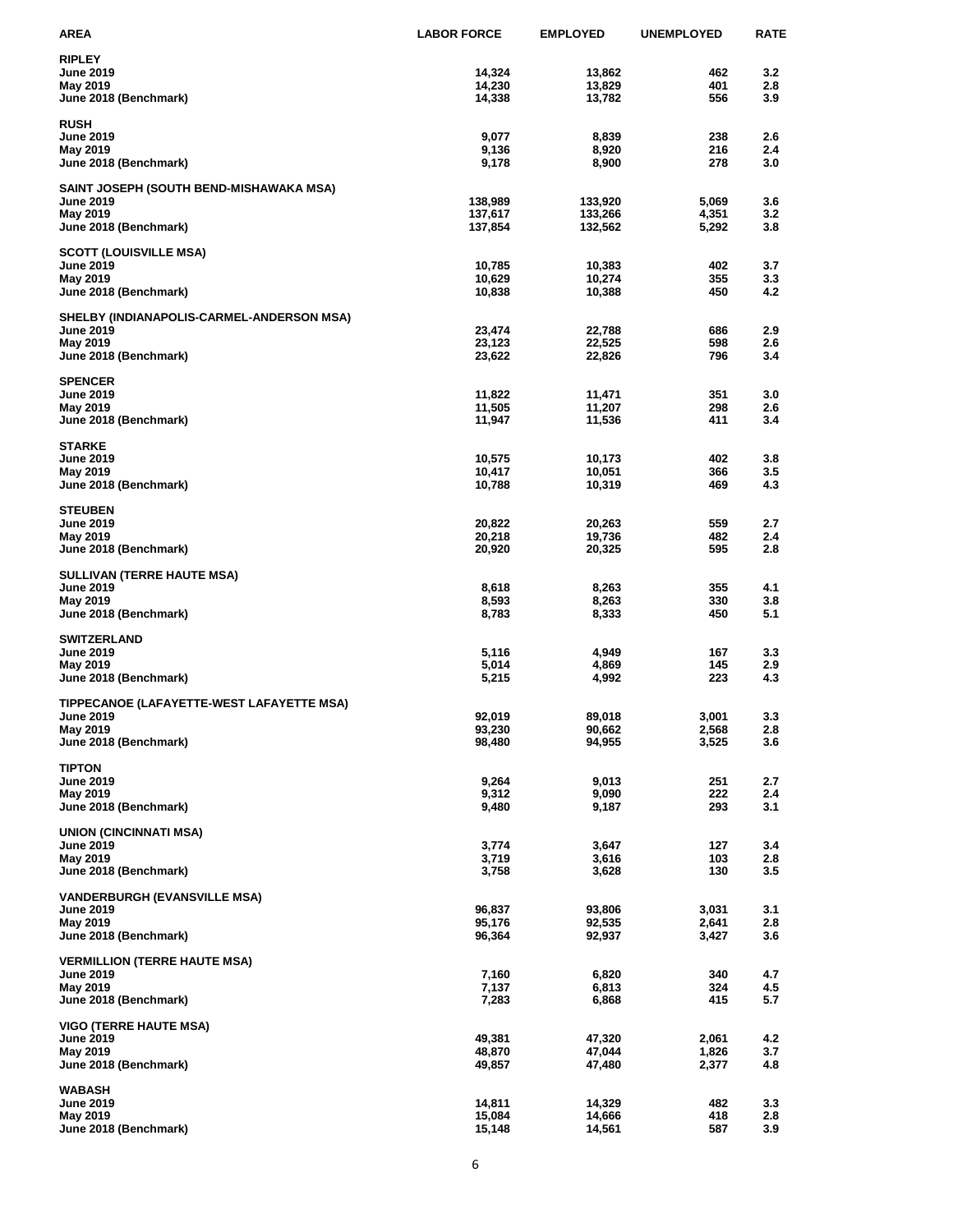| AREA                                                | <b>LABOR FORCE</b>                     | <b>EMPLOYED</b>  | <b>UNEMPLOYED</b> | <b>RATE</b> |
|-----------------------------------------------------|----------------------------------------|------------------|-------------------|-------------|
| <b>WARREN</b>                                       |                                        |                  |                   |             |
| <b>June 2019</b>                                    | 4,146                                  | 4,017            | 129               | 3.1         |
| May 2019                                            | 4,219                                  | 4,107            | 112<br>152        | 2.7<br>3.6  |
| June 2018 (Benchmark)                               | 4,279                                  | 4,127            |                   |             |
| <b>WARRICK (EVANSVILLE MSA)</b>                     |                                        |                  |                   |             |
| June 2019                                           | 33,742                                 | 32,743           | 999               | 3.0         |
| May 2019<br>June 2018 (Benchmark)                   | 33,173<br>33,537                       | 32,308<br>32,433 | 865<br>1,104      | 2.6<br>3.3  |
|                                                     |                                        |                  |                   |             |
| <b>WASHINGTON (LOUISVILLE MSA)</b>                  |                                        |                  |                   |             |
| June 2019<br>May 2019                               | 13,958<br>13,859                       | 13,511<br>13,470 | 447<br>389        | 3.2<br>2.8  |
| June 2018 (Benchmark)                               | 14,105                                 | 13,587           | 518               | 3.7         |
|                                                     |                                        |                  |                   |             |
| <b>WAYNE</b>                                        |                                        |                  |                   |             |
| June 2019<br>May 2019                               | 31,350<br>31,281                       | 30,206<br>30,289 | 1,144<br>992      | 3.6<br>3.2  |
| June 2018 (Benchmark)                               | 32,028                                 | 30,718           | 1,310             | 4.1         |
|                                                     |                                        |                  |                   |             |
| <b>WELLS (FORT WAYNE MSA)</b><br><b>June 2019</b>   | 14,699                                 | 14,313           | 386               | 2.6         |
| May 2019                                            | 14,555                                 | 14,215           | 340               | 2.3         |
| June 2018 (Benchmark)                               | 14,655                                 | 14,212           | 443               | 3.0         |
|                                                     |                                        |                  |                   |             |
| <b>WHITE</b><br>June 2019                           | 14,067                                 | 13,704           | 363               | 2.6         |
| May 2019                                            | 13,926                                 | 13,607           | 319               | 2.3         |
| June 2018 (Benchmark)                               | 14,247                                 | 13,819           | 428               | 3.0         |
|                                                     |                                        |                  |                   |             |
| <b>WHITLEY (FORT WAYNE MSA)</b><br><b>June 2019</b> | 18,064                                 | 17,544           | 520               | 2.9         |
| May 2019                                            | 17,836                                 | 17,372           | 464               | 2.6         |
| June 2018 (Benchmark)                               | 17,935                                 | 17,379           | 556               | 3.1         |
|                                                     | <b>CITIES (Population over 25,000)</b> |                  |                   |             |
| <b>ANDERSON CITY</b>                                |                                        |                  |                   |             |
| <b>June 2019</b>                                    | 23,839                                 | 22,855           | 984               | 4.1         |
| May 2019                                            | 23,441                                 | 22,580           | 861               | 3.7         |
| June 2018 (Benchmark)                               | 24,037                                 | 22,887           | 1,150             | 4.8         |
| <b>BLOOMINGTON CITY</b>                             |                                        |                  |                   |             |
| <b>June 2019</b>                                    | 36,336                                 | 34,768           | 1,568             | 4.3         |
| May 2019                                            | 35,841                                 | 34,534           | 1,307             | 3.6         |
| June 2018 (Benchmark)                               | 37,080                                 | 35,287           | 1,793             | 4.8         |
| <b>BROWNSBURG TOWN</b>                              |                                        |                  |                   |             |
| <b>June 2019</b>                                    | 15,296                                 | 14,907           | 389               | 2.5         |
| May 2019                                            | 15,063                                 | 14,705           | 358               | 2.4         |
| June 2018 (Benchmark)                               | 15,377                                 | 14,915           | 462               | 3.0         |
| <b>CARMEL CITY</b>                                  |                                        |                  |                   |             |
| <b>June 2019</b>                                    | 51,409                                 | 49,999           | 1,410             | 2.7         |
| May 2019                                            | 50,583                                 | 49,331           | 1,252             | 2.5         |
| June 2018 (Benchmark)                               | 51,547                                 | 50,019           | 1,528             | 3.0         |
| <b>COLUMBUS CITY</b>                                |                                        |                  |                   |             |
| <b>June 2019</b>                                    | 26,692                                 | 26,033           | 659               | 2.5         |
| May 2019                                            | 26,107                                 | 25,533           | 574               | 2.2         |
| June 2018 (Benchmark)                               | 26,473                                 | 25,710           | 763               | 2.9         |
| <b>CROWN POINT</b>                                  |                                        |                  |                   |             |
| <b>June 2019</b>                                    | 15,501                                 | 15,046           | 455               | 2.9         |
| May 2019                                            | 15,297                                 | 14,858           | 439<br>681        | 2.9<br>4.4  |
| June 2018 (Benchmark)                               | 15,637                                 | 14,956           |                   |             |
| <b>EAST CHICAGO CITY</b>                            |                                        |                  |                   |             |
| <b>June 2019</b>                                    | 10,240                                 | 9,544            | 696               | 6.8         |
| May 2019<br>June 2018 (Benchmark)                   | 9,978<br>10,165                        | 9,425<br>9,487   | 553<br>678        | 5.5<br>6.7  |
|                                                     |                                        |                  |                   |             |
| <b>ELKHART CITY</b>                                 |                                        |                  |                   |             |
| <b>June 2019</b>                                    | 27,866                                 | 26,807           | 1,059             | 3.8         |
| May 2019<br>June 2018 (Benchmark)                   | 27,349<br>27,895                       | 26,438<br>26,964 | 911<br>931        | 3.3<br>3.3  |
|                                                     |                                        |                  |                   |             |
| <b>EVANSVILLE CITY</b>                              |                                        |                  |                   |             |
| <b>June 2019</b>                                    | 61,173                                 | 59,111           | 2,062             | 3.4         |
| May 2019<br>June 2018 (Benchmark)                   | 60,100<br>60,854                       | 58,310<br>58,564 | 1,790<br>2,290    | 3.0<br>3.8  |
|                                                     |                                        |                  |                   |             |
| <b>FISHERS CITY</b>                                 |                                        |                  |                   |             |
| <b>June 2019</b>                                    | 52,481                                 | 51,185           | 1,296             | 2.5         |
| May 2019<br>June 2018 (Benchmark)                   | 51,639<br>52,767                       | 50,501<br>51,206 | 1,138<br>1,561    | 2.2<br>3.0  |
|                                                     |                                        |                  |                   |             |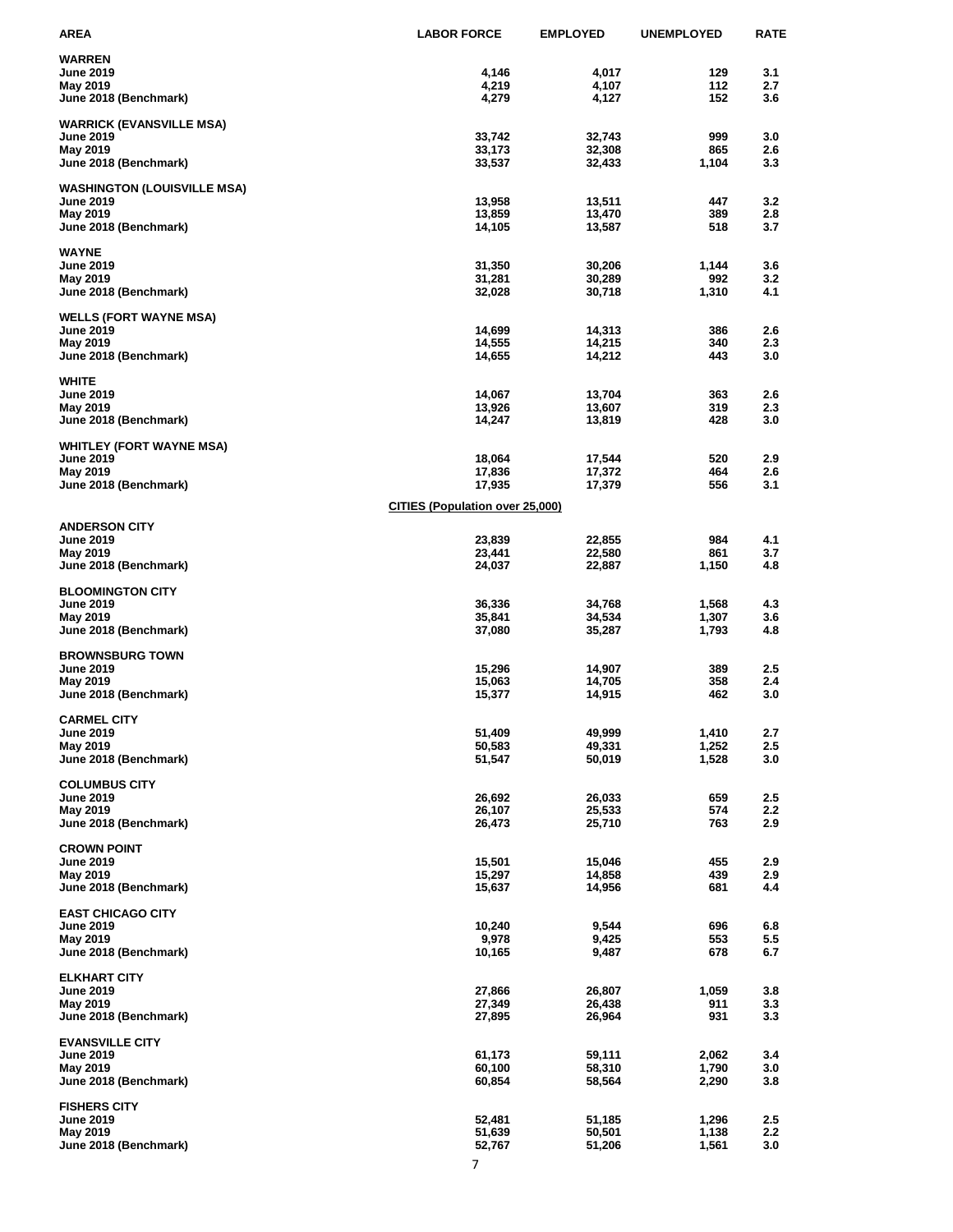| AREA                                      | <b>LABOR FORCE</b> | <b>EMPLOYED</b>    | <b>UNEMPLOYED</b> | <b>RATE</b> |
|-------------------------------------------|--------------------|--------------------|-------------------|-------------|
| <b>FORT WAYNE CITY</b>                    |                    |                    |                   |             |
| <b>June 2019</b>                          | 131,474            | 127,206            | 4,268             | 3.2         |
| May 2019                                  | 129,363            | 125,666            | 3,697             | 2.9         |
| June 2018 (Benchmark)                     | 130,448            | 125,722            | 4,726             | 3.6         |
| <b>FRANKLIN CITY</b>                      |                    |                    |                   |             |
| <b>June 2019</b>                          | 12,481             | 12,098             | 383               | 3.1         |
| May 2019                                  | 12,287             | 11,945             | 342               | 2.8         |
| June 2018 (Benchmark)                     | 12,530             | 12,111             | 419               | 3.3         |
| <b>GARY CITY</b>                          |                    |                    |                   |             |
| <b>June 2019</b>                          | 27,560             | 25,605             | 1,955             | 7.1         |
| May 2019                                  | 26,958             | 25,285             | 1,673             | 6.2         |
| June 2018 (Benchmark)                     | 27,574             | 25,451             | 2,123             | 7.7         |
|                                           |                    |                    |                   |             |
| <b>GOSHEN CITY</b><br><b>June 2019</b>    | 18,393             | 17,869             | 524               | 2.8         |
| May 2019                                  | 18,084             | 17,624             | 460               | 2.5         |
| June 2018 (Benchmark)                     | 18,500             | 17,974             | 526               | 2.8         |
|                                           |                    |                    |                   |             |
| <b>GREENWOOD CITY</b><br><b>June 2019</b> | 30,764             | 29,890             | 874               | 2.8         |
| May 2019                                  | 30,303             | 29,514             | 789               | 2.6         |
| June 2018 (Benchmark)                     | 30,943             | 29,922             | 1,021             | 3.3         |
|                                           |                    |                    |                   |             |
| <b>HAMMOND CITY</b><br><b>June 2019</b>   | 35,328             | 33,567             | 1,761             | 5.0         |
| May 2019                                  | 34,741             | 33,147             | 1,594             | 4.6         |
| June 2018 (Benchmark)                     | 35,268             | 33,364             | 1,904             | 5.4         |
|                                           |                    |                    |                   |             |
| <b>HOBART CITY</b><br><b>June 2019</b>    | 15,172             | 14,487             | 685               | 4.5         |
| May 2019                                  | 14,924             | 14,306             | 618               | 4.1         |
| June 2018 (Benchmark)                     | 15,127             | 14,400             | 727               | 4.8         |
|                                           |                    |                    |                   |             |
| <b>INDIANAPOLIS CITY (CONS)</b>           |                    |                    |                   |             |
| <b>June 2019</b><br>May 2019              | 455,128<br>447,105 | 439,794<br>433,647 | 15,334<br>13,458  | 3.4<br>3.0  |
| June 2018 (Benchmark)                     | 457,458            | 439,751            | 17,707            | 3.9         |
|                                           |                    |                    |                   |             |
| <b>INDIANAPOLIS CITY (CORE)</b>           |                    |                    |                   |             |
| <b>June 2019</b><br>May 2019              | 450,234<br>442,300 | 435,058<br>428,977 | 15,176<br>13,323  | 3.4<br>3.0  |
| June 2018 (Benchmark)                     | 452,536            | 435,015            | 17,521            | 3.9         |
|                                           |                    |                    |                   |             |
| <b>JEFFERSONVILLE CITY</b>                |                    |                    |                   |             |
| June 2019<br>May 2019                     | 25,655<br>25,251   | 24,931<br>24,655   | 724<br>596        | 2.8<br>2.4  |
| June 2018 (Benchmark)                     | 25,755             | 24,928             | 827               | 3.2         |
|                                           |                    |                    |                   |             |
| <b>KOKOMO CITY</b>                        |                    |                    |                   |             |
| June 2019                                 | 25,943             | 24,935             | 1,008             | 3.9         |
| <b>May 2019</b><br>June 2018 (Benchmark)  | 25,814<br>26,280   | 24,931<br>25,096   | 883<br>1,184      | 3.4<br>4.5  |
|                                           |                    |                    |                   |             |
| <b>LAFAYETTE CITY</b>                     |                    |                    |                   |             |
| <b>June 2019</b>                          | 36,571             | 35,530             | 1,041             | 2.8         |
| May 2019<br>June 2018 (Benchmark)         | 37,106<br>39,189   | 36,186<br>37,900   | 920<br>1,289      | 2.5<br>3.3  |
|                                           |                    |                    |                   |             |
| <b>LAWRENCE TOWN</b>                      |                    |                    |                   |             |
| <b>June 2019</b>                          | 27,122             | 26,295             | 827               | 3.0         |
| May 2019<br>June 2018 (Benchmark)         | 26,647<br>27,224   | 25,927<br>26,292   | 720<br>932        | 2.7<br>3.4  |
|                                           |                    |                    |                   |             |
| <b>MARION CITY</b>                        |                    |                    |                   |             |
| <b>June 2019</b>                          | 12,433             | 11,919             | 514               | 4.1         |
| May 2019<br>June 2018 (Benchmark)         | 12,719<br>12,687   | 12,296<br>12,081   | 423<br>606        | 3.3<br>4.8  |
|                                           |                    |                    |                   |             |
| <b>MERRILLVILLE TOWN</b>                  |                    |                    |                   |             |
| <b>June 2019</b>                          | 17,425             | 16,506             | 919               | 5.3         |
| May 2019<br>June 2018 (Benchmark)         | 17,135<br>17,390   | 16,299<br>16,406   | 836<br>984        | 4.9<br>5.7  |
|                                           |                    |                    |                   |             |
| <b>MICHIGAN CITY CITY</b>                 |                    |                    |                   |             |
| <b>June 2019</b>                          | 12,719             | 12,110             | 609               | 4.8         |
| May 2019<br>June 2018 (Benchmark)         | 12,560<br>13,086   | 12,025<br>12,448   | 535<br>638        | 4.3<br>4.9  |
|                                           |                    |                    |                   |             |
| <b>MISHAWAKA CITY</b>                     |                    |                    |                   |             |
| <b>June 2019</b>                          | 26,777             | 25,803             | 974               | 3.6         |
| May 2019                                  | 26,505             | 25,677             | 828<br>907        | 3.1         |
| June 2018 (Benchmark)                     | 26,449             | 25,542             |                   | 3.4         |